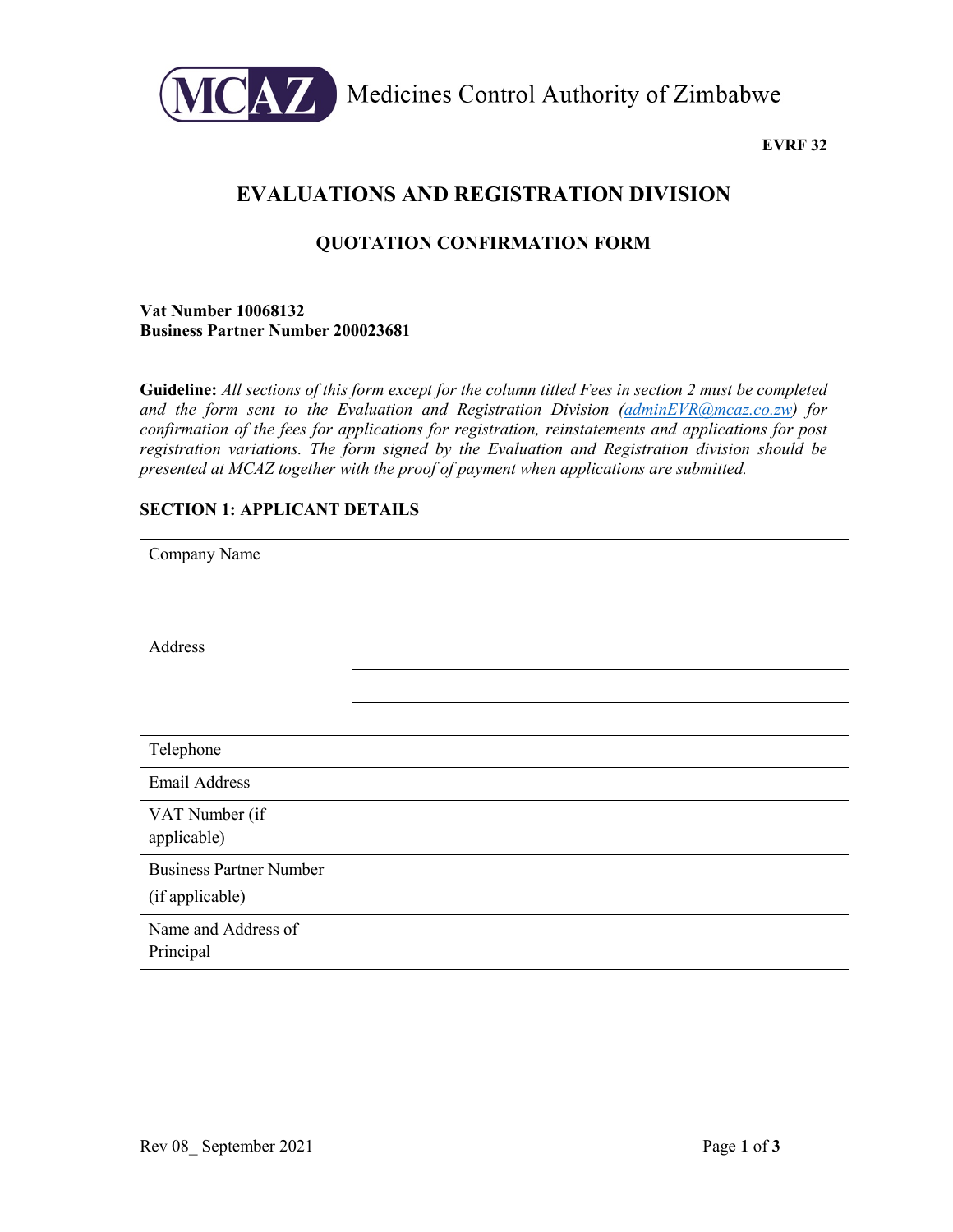# **SECTION 2: PRODUCT (S) INFORMATION**

**2.1 For applications for registration of NEW medicines or reinstatement of previously registered medicines (ONLY):**

| Generic name,<br>strength and<br>pharmaceutical<br>form |  | <b>Name and Address of Finished Pharmaceutical</b><br><b>Product Manufacturing Site(s) and</b><br>responsibility of each manufacturer | Registration<br>$\mathbf{pathway}^1$ | Fees <sup>2</sup><br>(For Official<br><b>Use Only</b> ) |
|---------------------------------------------------------|--|---------------------------------------------------------------------------------------------------------------------------------------|--------------------------------------|---------------------------------------------------------|
|                                                         |  |                                                                                                                                       |                                      |                                                         |
|                                                         |  |                                                                                                                                       |                                      |                                                         |
|                                                         |  |                                                                                                                                       |                                      |                                                         |
|                                                         |  |                                                                                                                                       |                                      |                                                         |
|                                                         |  |                                                                                                                                       |                                      |                                                         |
| Total excluding VAT                                     |  |                                                                                                                                       |                                      |                                                         |
| 14.5% VAT (if applicable)                               |  |                                                                                                                                       |                                      |                                                         |
| <b>AMOUNT PAYABLE</b>                                   |  |                                                                                                                                       |                                      |                                                         |

1 This refers to whether the registration pathway intended is normal allopathic, veterinary, lineextension, complementary, WHO collaborative procedure, ZAZIBONA or expedited review. ² Specify currency

# **2.2 To be completed for applications for post-registration variations ONLY:**

| Generic name,<br>strength and<br>pharmaceutical<br>form |                           | <b>Name and Address of</b><br><b>Finished Pharmaceutical</b><br><b>Product Manufacturing</b><br>Site(s) and responsibility of<br>each manufacturer | File<br>Number <sup>1</sup> | Nature of variation <sup>2</sup> | Fees <sup>3</sup><br>(For<br><b>Official Use</b><br>Only) |
|---------------------------------------------------------|---------------------------|----------------------------------------------------------------------------------------------------------------------------------------------------|-----------------------------|----------------------------------|-----------------------------------------------------------|
|                                                         |                           |                                                                                                                                                    |                             |                                  |                                                           |
|                                                         |                           |                                                                                                                                                    |                             |                                  |                                                           |
|                                                         |                           |                                                                                                                                                    |                             |                                  |                                                           |
|                                                         |                           |                                                                                                                                                    |                             |                                  |                                                           |
|                                                         |                           |                                                                                                                                                    |                             |                                  |                                                           |
|                                                         |                           |                                                                                                                                                    |                             |                                  |                                                           |
|                                                         |                           |                                                                                                                                                    |                             |                                  |                                                           |
| Please add rows<br>as necessary                         |                           |                                                                                                                                                    |                             |                                  |                                                           |
| Total excluding VAT                                     |                           |                                                                                                                                                    |                             |                                  |                                                           |
|                                                         | 14.5% VAT (if applicable) |                                                                                                                                                    |                             |                                  |                                                           |
|                                                         | <b>AMOUNT PAYABLE</b>     |                                                                                                                                                    |                             |                                  |                                                           |

Note:  $\frac{1}{1}$  the file number as denoted by the first four digits of the MCAZ registration number <sup>2</sup> state the specific nature of the variation as outlined in the MCAZ fee schedule